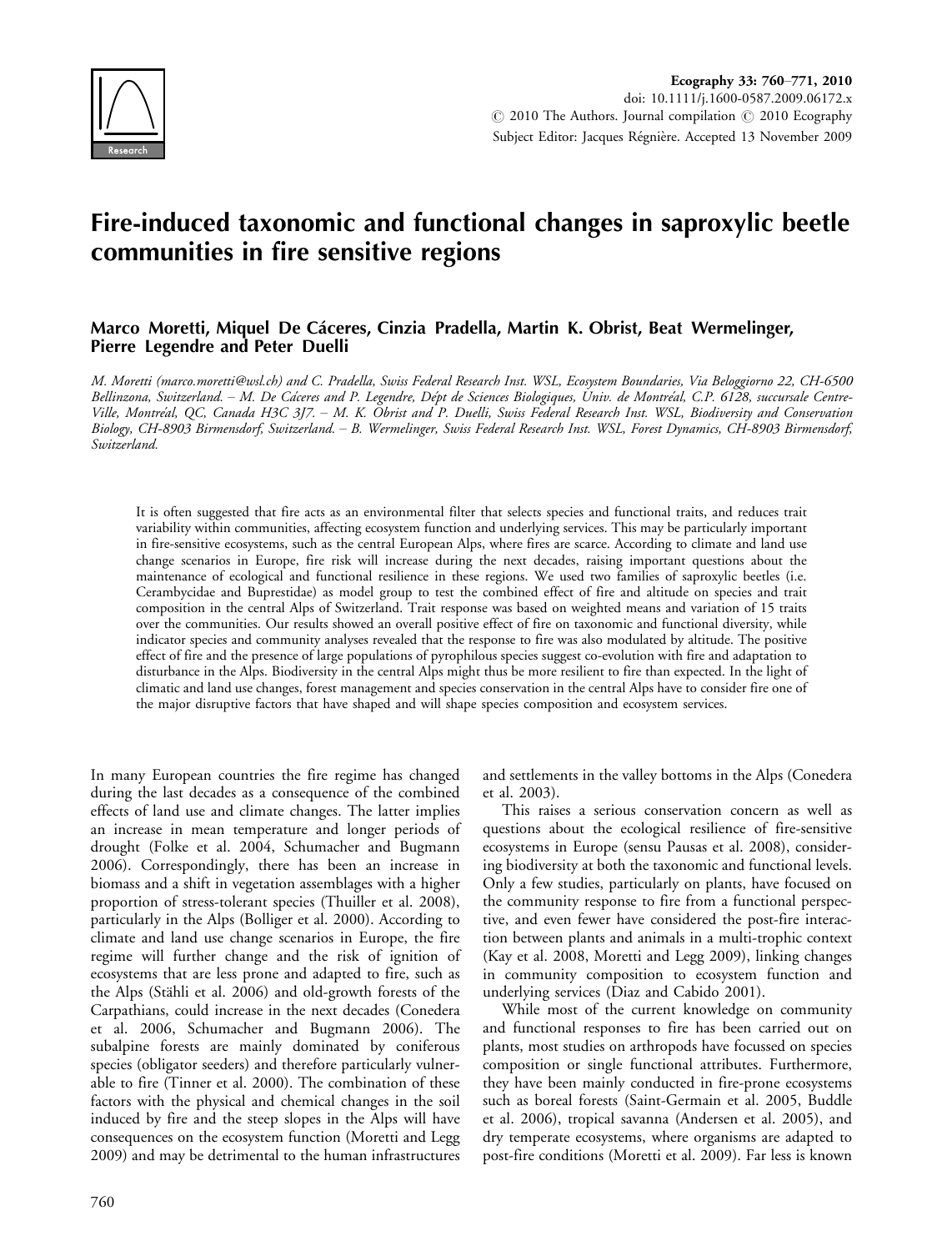about the effect of fire in potentially fire vulnerable European regions, such as the central Alps (Tinner et al. 2005), where fires are relatively rare compared to the southern regions of Europe.

In the past, the Alps have been heavily impacted through grazing and forestry (Tasser and Tappeiner 2002), whereas historical fires had dramatically affected the vegetation (Tinner et al. 2005). The Alps are nonetheless considered one of the species-richest regions of Europe, where rare and endemic species live. Fire sensitivity of the Alps is mainly related to high risk of post-fire natural hazards following changes in environmental conditions and soil stability (Wohlgemuth et al. 2006). In this regard, invertebrates may play an important role in the regeneration processes such as soil formation, decomposition, pollination and pest control. Studies on the effects of natural disturbances in the Alps, such as windthrows or avalanches, have shown that occasional extreme events enhance overall invertebrate biodiversity (Wermelinger et al. 2002, Bouget and Duelli 2004). Nevertheless, we can expect that the environmental changes induced by severe fire and post-fire conditions may elicit different taxonomic and functional responses of the communities (Moretti and Legg 2009, Moretti et al. 2009).

The overall bias in our knowledge about the effect of fire in prone regions of Europe raises important questions about the consequences of fire in fire-sensitive ecosystems in Europe. This is particularly interesting in the Alps, where the disruptive effect of fire interacts with altitude as an important factor that shapes and structures vegetation (Wohlgemuth et al. 2008). The major aim of this study is to assess the taxonomic and functional response of communities to fire along an altitudinal gradient in a low fireprone region of the Alps.

Saproxylic invertebrates were selected as a multifunctional model group composed of forest-dwelling and wood-feeding species. In the context of this study, saproxylics play an essential ecological role in decomposition and nutrient cycling and are thus an important functional component of forest ecosystems (see Dajoz and de Rougemont 2000 for a synthesis).

Since forest fires are rare in the central European Alps, and experimental or controlled burning is forbidden by law, in this paper we assess the effect of fire by analysing the response of saproxylic communities to a single large forest fire that occurred in the region of Leuk (Canton Vallis) in 2003. The specific aims of this paper are to: 1) assess the response of saproxylic communities to fire at both taxonomic and functional levels; 2) study the interaction between fire and altitude on post-fire responses of species and functional traits; and 3) provide recommendations for forest managers to enhance biodiversity and ecological resilience of alpine forests.

# Material and methods

## Saproxylics as a model functional group

Among the saproxylic invertebrates, we selected the longhorn beetles (Cerambycidae) and the jewel beetles (Buprestidae), two species-rich and abundant saproxylic groups in the Alps, which are considered good indicators of rapid and marked reactions to environmental changes in forest ecosystems (Wermelinger et al. 2002, Saint-Germain et al. 2008). Systematic and functional attributes of these two groups are well known and the nomenclature is relatively stable at least in central Europe (Moretti and Barbalat 2004). Cerambycids and buprestids exhibit a broad range of trait states, which allows them to exploit different habitats and environmental conditions (Supplementary material Table S1), while six pyrophilous species (highly fire-adapted species) are known in the northern and central Europe (Wikars 1997). Overall, considering the multiple ecological attributes of the Cerambycidae and Buprestidae, the results of this study allow some generalization with respect to other saproxylic groups with similar life history and life form.

## Study site

The study site was located in the Swiss central Alps near Leuk (Canton Valais;  $46^{\circ}20'N$ ,  $7^{\circ}39'E$ ) along a southfacing slope ranging from 800 up to 2200 m a.s.l. close to the upper timber line. The climate is continental with cold winters and dry summers (Zumbrunnen et al. 2009). Mean annual temperature decreases from  $8.6^{\circ}$ C at 640 m a.s.l. to  $5.2^{\circ}$ C at 1500 m a.s.l., while annual precipitation ranges from 600 mm at 640 m a.s.l. to 1000 mm at 1500 m a.s.l. (1961-1990) (Aschwanden et al. 1996).

The wildfire (arson) occurred on 13 August, 2003 and burnt 300 ha. The burnt area encompassed a gradient in vegetation ranging from xerothermic mixed forest of oak Quercus pubescens and Scots pine Pinus sylvestris at 800-1200 m a.s.l., to larch *Larix decidua* woodland pasture at ca 2000 m a.s.l. The forest was homogeneous within each vegetation type, but along the altitudinal gradient forest density and canopy coverage decreased with altitude. Small gaps of former pasture activity and rock outcrops shaped the forest structure at high altitudes (Wohlgemuth et al. 2008).

## Vegetation structure

Burnt and unburnt sites (defined as sites without fires at least during the last 60 yr according the Swiss Wildfire Database, Zumbrunnen et al. 2009) contrast strongly with respect to tree and grass cover, as well as forest structure (Supplementary material Table S1). Forest canopies were more open and the grass more luxuriant at burnt sites. Because fire consumed the dead biomass, burnt sites had less litter and dead wood on the ground but more dead standing trees, most of them injured or freshly killed by fire. The Shannon diversity for vegetation cover types was lower in the burnt area (Supplementary material Table S1).

# Design and data sampling

We set up a two-way crossed balanced sampling design with 3 levels coding for fire (i.e. unburnt, burnt margin, and central burnt area), and 3 levels representing the altitudinal gradient, at 1200, 1450, and 1700 m a.s.l. Within each of the nine distinct experimental conditions, we set two trap sites (replicates). The mean distance between trap sites was  $285 + 83$  m (min. 200 m). The average distance between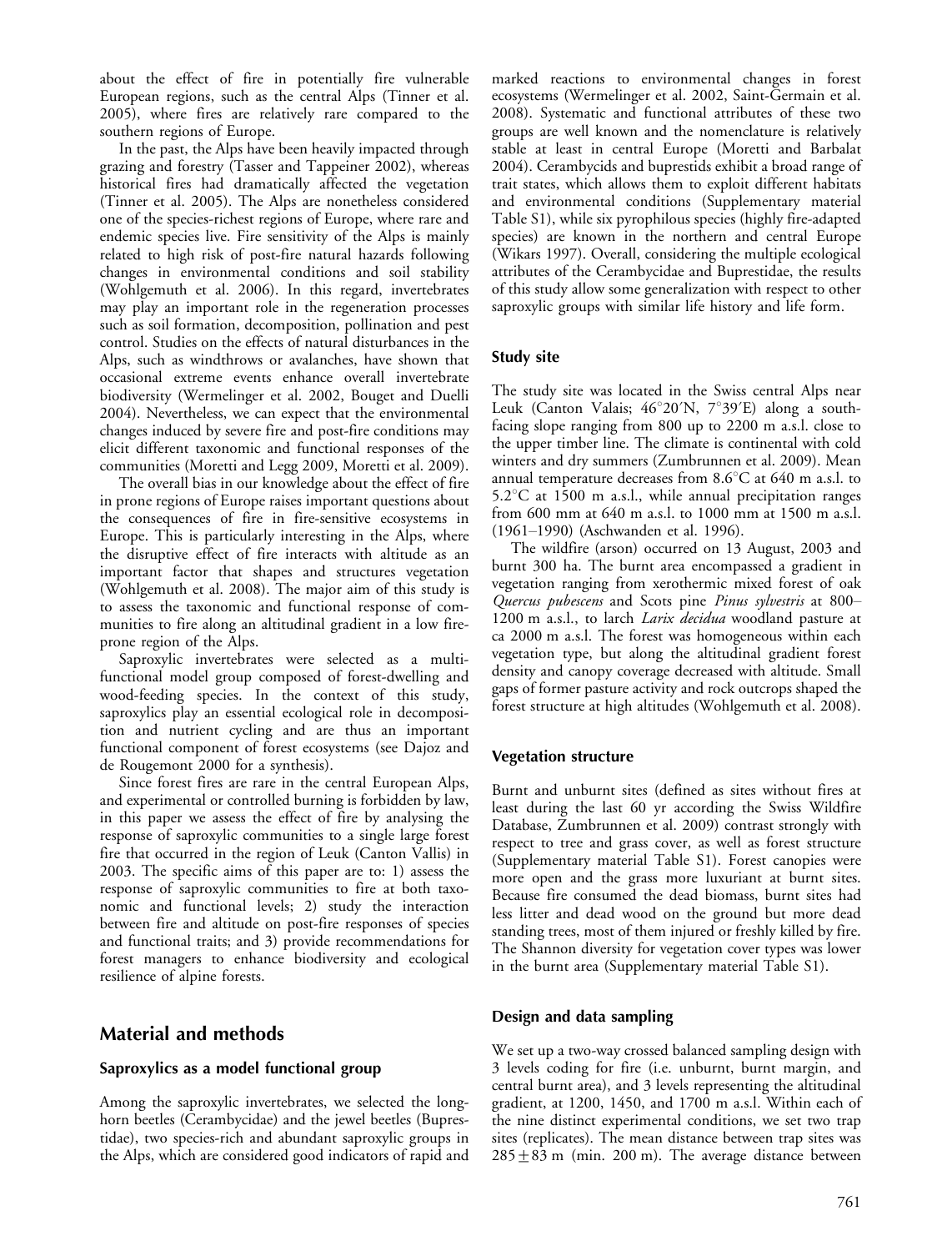trap sites in the burnt margin and the remaining forest was 71.4 $\pm$ 32.9 m. Each sampling site included one combination trap (i.e. window trap and yellow pan) (Duelli et al. 1999) to catch flying species and one pitfall trap (13 cm diameter) for the epigaeic species. The window and pitfall traps were separated by ca 5 m. Trap types and sampling methods follow a standard procedure (see Duelli et al. 1999 for details). The combination of window traps and pitfall traps has been shown to be efficient for the capture of a wide range of cerambycid and buprestid species with different ecological requirements (Duelli et al. 1999, Moretti and Barbalat 2004, Wermelinger et al. 2007). The traps were emptied weekly from mid-April to early September 2005 and 2006, resulting in a total of 36 weekly sampling periods over two years. All adult individuals were identified to species using the nomenclature of the Fauna Europaea <www.faunaeur.org > (see literature in Moretti and Barbalat 2004). Voucher specimens of each species are stored at the Swiss Federal Research Inst. WSL in Bellinzona, Switzerland.

### Functional traits

We assessed the ecological and functional response of the selected saproxylic community to the fire event by selecting 23 species traits (Table 1) that we considered important with regard to the fire and altitudinal gradient factors. For each trait and site, we computed two complementary indices that are increasingly used in studies assessing functional composition of biotic communities (Mason

et al. 2005, Lavorel et al. 2008, Villeger et al. 2008, Moretti et al. 2009): 1) community weighted mean traits (CWM) and 2) functional diversity (FD) as a measure for the variation of traits within the community, thus assessing how evenly the species share the available niche space (Mason et al. 2005). Community weighted trait means (CWM) were calculated for each single trait listed in Table 1 as the mean of values present in the community weighted by the relative abundance  $p_i$  of the *i*-th species carrying each value  $x_i$  as described by Garnier et al. (2004) and Lavorel et al. (2008):

$$
CWM = \sum_{i=1}^{S} p_i x_i \tag{1}
$$

Functional diversity (FD) values were calculated for each trait in Table 1 (bounded between 0 and 1 to standardize trait dimensions) using the Rao diversity index, which is the sum of the dissimilarities  $d_{ij}$  for all pairs of species i and j, weighted by the product of the species' relative abundances  $p_i$  and  $p_j$  (Rao 1982, Leps et al. 2006):

$$
FD = \sum_{i=1}^{S} \sum_{j=1}^{S} d_{ij} p_i p_j
$$
 (2)

Species dissimilarities  $(d_{ij})$  range from 0 (two species have exactly the same traits) to 1 (the two species have completely different traits) in the case of continuous traits, while they are equal to 0 or 1 in the case of nominal traits. The variation (FD) of a continuous trait  $x_i$  is higher in communities where species trait values have a broad range.

| Table 1. Description of saproxylic beetle functional traits used in this study to calculate trait means (CWM) and functional diversity (FD) per   |  |
|---------------------------------------------------------------------------------------------------------------------------------------------------|--|
| trait and per site. Traits were described for each species according to published sources. Threat degree of red listed species and pest degree of |  |
| economically problematic species are not considered as functional traits, but treated qualitatively (Supplementary material Table S2).            |  |

|                                                         | Trait category                                             | Trait                                                            | Description                                                                                                                                                                               | <b>Type</b>                                             |
|---------------------------------------------------------|------------------------------------------------------------|------------------------------------------------------------------|-------------------------------------------------------------------------------------------------------------------------------------------------------------------------------------------|---------------------------------------------------------|
|                                                         | Body size                                                  | BodySize                                                         | Length of the body in mm                                                                                                                                                                  | continuous                                              |
| Micro-habitat                                           | Habitat specificity<br>Altitude preference<br>Macrohabitat | HabitatSp<br>Mountain<br>Forest                                  | Narrow habitat <sup>1</sup> ; Wide habitat<br>Mountain <sup>1</sup> ; Lowland<br>Forest <sup>1</sup> ; Open habitat                                                                       | nominal<br>nominal <sup>2</sup><br>nominal <sup>2</sup> |
| Micro-climatic conditions                               | Microclimate                                               | Thermo<br>Xero<br>Helio                                          | Preferred climatic conditions: warm<br>[Thermo]; dray [Xero]; sunny [Helio]                                                                                                               | nominal<br>nominal<br>nominal                           |
|                                                         | Daily activity time                                        | Diurnal                                                          | Diurnal <sup>1</sup> ; Nocturnal                                                                                                                                                          | nominal                                                 |
|                                                         | Phenology                                                  | ActStart<br>ActEnd                                               | Activity season start [ActStart]; end<br>[ActEnd]; duration [ActDuration] in<br>months                                                                                                    | continuous                                              |
|                                                         |                                                            | ActDuration                                                      |                                                                                                                                                                                           |                                                         |
| Feeding and reproduction<br>sources and substrate types | Host tree                                                  | Conifers<br>LargeTree                                            | Conifers <sup>1</sup> ; Broadleaves<br>Large trees <sup>1</sup> ; Small trees and shrubs                                                                                                  | nominal <sup>2</sup><br>nominal                         |
|                                                         | Wood feeding substrate<br>[FeedSubst]                      | Arboricol<br>Corticol<br>Lignicol<br>Xylodetriticol              | Larvae feeding substrate at the host<br>tree: on the surface [Arboricol]; under<br>the bark [Corticol]; in the wood<br>[Lignicol]; on decomposed wood<br>[Xylodetriticol]                 | nominal <sup>2</sup>                                    |
|                                                         | Decay stage of the host tree<br>[DecayStage]               | Living<br>Dying<br><b>RecentDead</b><br>WeaklyDecayed<br>Decayed | Decay stage of the larvae host tree:<br>living tree [Living]; weakly dying<br>[Dying]; recently dead [RecentDead];<br>weakly decayed [WeaklyDecayed];<br>decayed and decomposed [Decayed] | nominal <sup>2</sup>                                    |
|                                                         | Feeding on flowers                                         | Floricol                                                         | Adults feeding on nectar and pollen<br>of flowers                                                                                                                                         | nominal                                                 |

<sup>1</sup>Variable used in the analyses to avoid collinearity.

<sup>2</sup> Nominal value range from 0 to 1 to better describe the attribute to the species.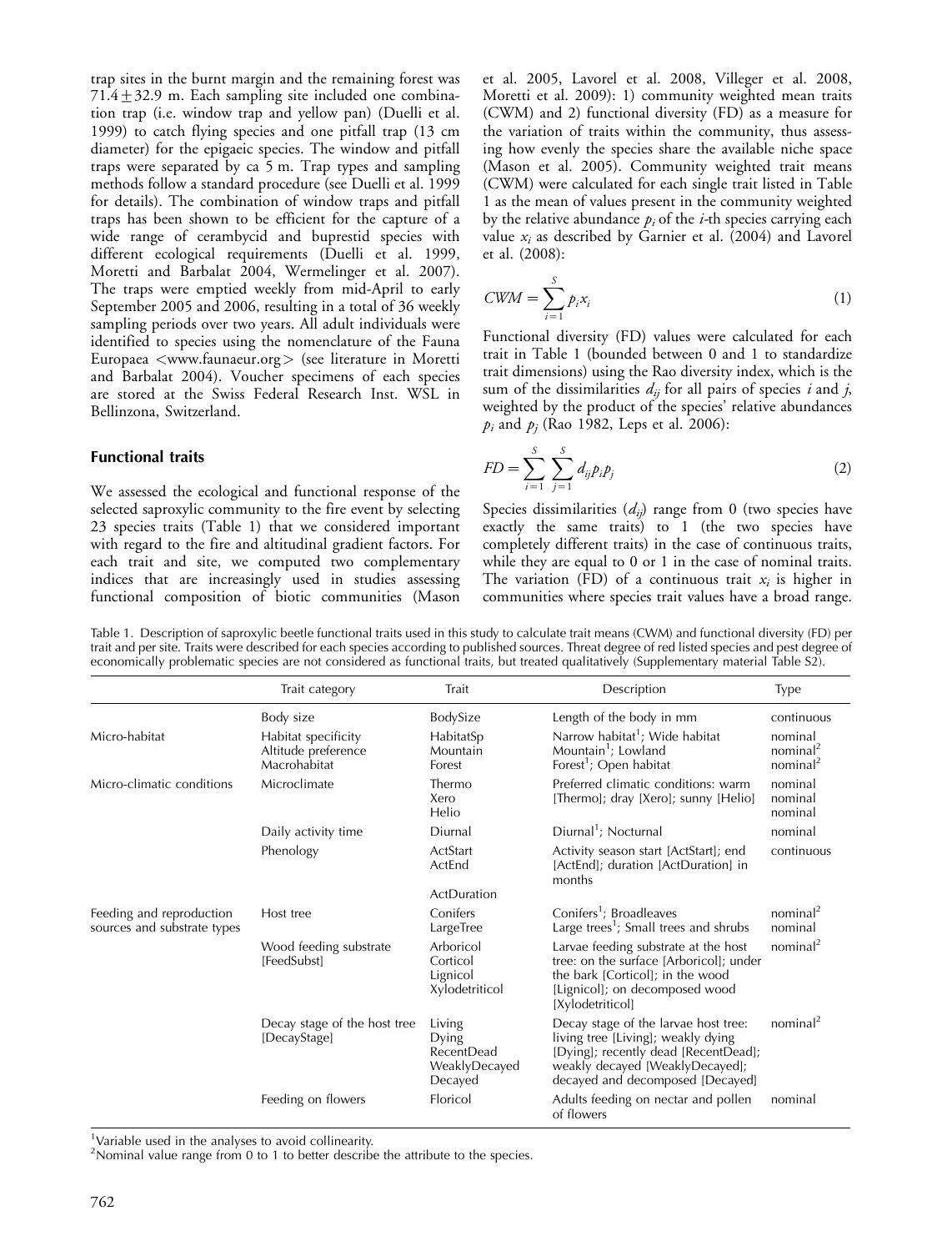FD of nominal trait  $x$  (0 or 1) is highest in communities with equal probabilities finding species with trait values 0 and 1, and lowest when all species have the same value. Compared to other indices of functional diversity, the Rao index includes information on species abundances, which is a relevant variable modulating the effects of species and trait composition on several ecosystem processes (Ricotta (2005), Petchey and Gaston (2006) and Laliberté and Legendre (2009) for a review on FD indices, and Moretti et al. (2009) for an application).

Cerambycid and buprestid species were finally characterized according to their conservation concern (i.e. threatened species) mainly based on Red lists of Switzerland and Germany (Moretti and Barbalat 2004) and economic impact (pest species, or not) (Schwenke 1974, Lieutier et al. 2004).

## Statistical analyses

We analyzed the response of the selected saproxylic species to fire, altitude, and time since the fire, as well as their interactions on six different community aspects: three univariate data sets (i.e. species richness, number of individuals, Simpson's diversity index) and three multivariate data tables (i.e. species composition, and functional trait composition measured by both CWM and FD); Fig. 1, Step 1. For the univariate data sets, we used three-way ANOVAs with Tukey's post-hoc tests. P-values were adjusted using Holm's correction to avoid increases of type error I due to multiple testing (Legendre and Legendre 1998). The number of individuals was  $log_{10}$ -transformed to fulfil the assumption of normality of the data (tested using the Shapiro-Wilk test).

For the multivariate data, we used Canonical Redundancy Analyses (RDA) as a form of multivariate analysis of variance to test the relationship between a response matrix (e.g. species abundance data) and the three crossed factors, i.e. fire, altitude, and time (Legendre and Anderson 1999, Laliberté et al. 2009). Orthogonal dummy variables, also called Helmert contrasts (Venables and Ripley 2002), were used to process three crossed factors in the regression context. The number of individuals was Hellinger-transformed to reduce the influence of extreme values and the effect of the doubleabsences in the data matrix (Legendre and Gallagher 2001).



Figure 1. Diagram showing step-by-step statistical methodology (see Methods).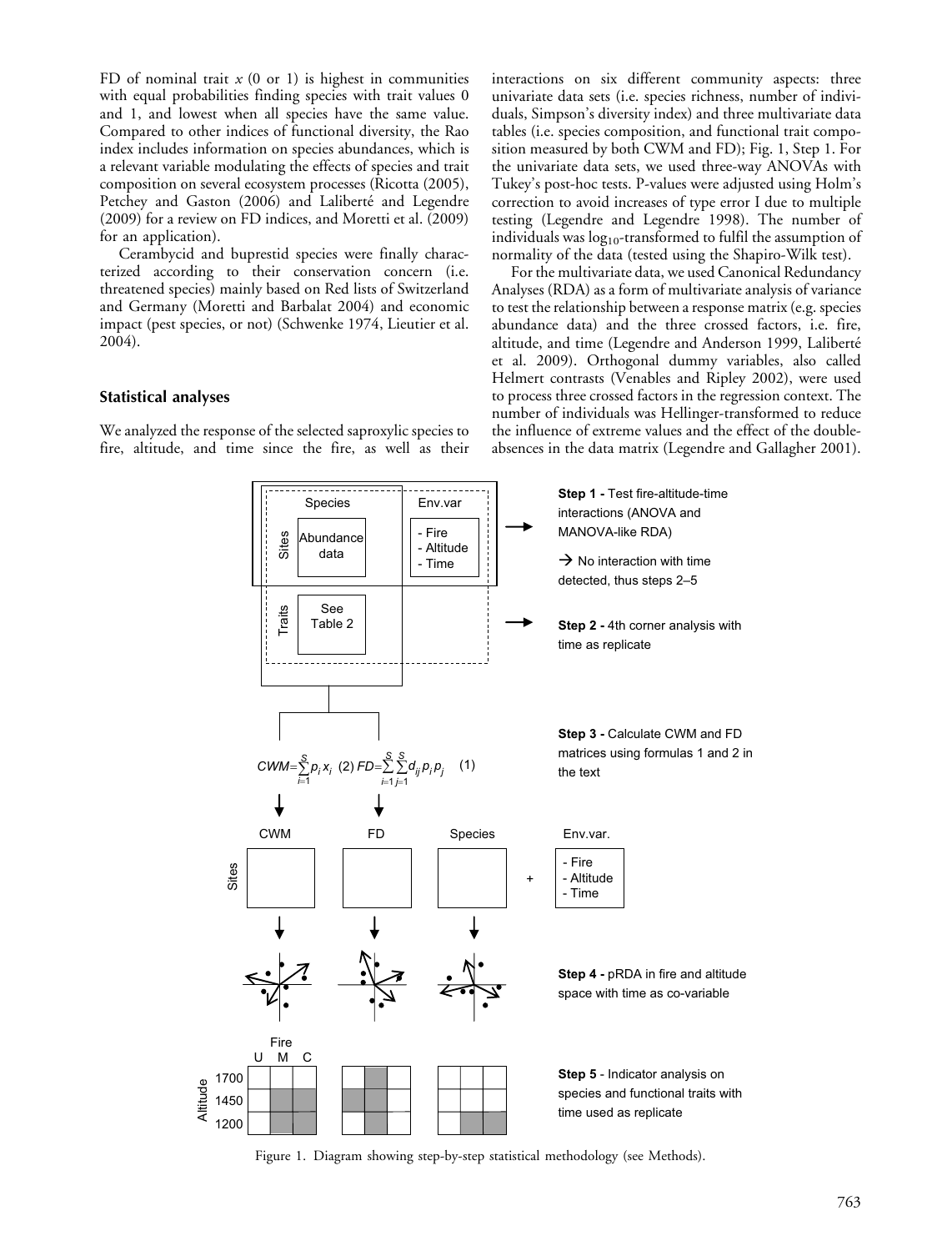Since the interactions fire by time and altitude by time, as well as fire by altitude by time were not significant, fire, altitude, and time were modelled using 3-way ANOVA and partial Redundance Analyses.

In the next steps of the analyses (Fig. 1, Steps  $2-4$ ), the relationship between species functional traits and environmental conditions induced by fire and altitude was tested in one single step using the fourth-corner analysis (Legendre et al. 1997, Dray and Legendre 2008) with permutation model 1. This model is based on the null hypothesis  $(H_0)$ that individuals of a species are randomly distributed with respect to site characteristics and on the alternative hypothesis  $(H_1)$  that individuals of a species are distributed according to their preferences for site conditions (Dray and Legendre 2008). Partial RDA (pRDA) was then used to summarize the multivariate responses of species and functional trait composition (CWM and FD) to fire and altitude while controlling for time since fire. Species occurring only in one trap site were removed from the multivariate analyses, in order to avoid possible distortions in the analyses, while the species abundance data were Hellinger-transformed (see above).

We used indicator species analysis (Dufrêne and Legendre 1997) to investigate the habitat preferences of species taken individually, by finding their preferred combination of fire and/or altitude levels. We computed the association of the species to all possible combinations of the nine experimental conditions, i.e. 3 fire  $\times$  3 altitudes, which is  $(2^9 – 1) = 511$  combinations including the set of all 9 conditions (Fig. 1, Step 5). As the association measure, we used the indicator value (IndVal) statistic (Dufrêne and Legendre 1997) on log-transformed data. We then selected the combination of fire and altitude that was mostly strongly associated with the species and assessed its

statistical significance. For the functional components of the communities, we used a similar approach to detect the habitat combination causing higher means (CWM) or variability (FD) of individual traits. In that case, we used the point-biserial correlation coefficient (De Cáceres and Legendre in press) as the statistic, which corresponds to the Pearson correlation for binary (site groups) vs quantitative data (CWM and FD in our case). We will refer to ''indicator species'' and ''indicator traits'' for those species and traits with significant indicator or correlation values. All statistical analyses were performed using R 2.7.2 (R Development Core Team 2007).

# Results

## Interactions between fire, altitude, and time

A total of 29 308 individuals were collected, representing 62 species (45 Cerambycidae, 17 Buprestidae) with a mean of 1628 individuals and 23 species per site. Thirty-seven species had five or more individuals, whereas 15 species were observed in a single study site.

The six community data sets considered in the analyses (i.e. species richness, number of individuals, Simpson's diversity index, species composition, CWM-community weighted mean traits, and FD-functional diversity; Table 2) were significantly affected by fire and altitude. The number of individuals, species composition and FD were also affected by time (Table 2). The 3-way interaction between fire, altitude and time was never significant. The interaction between fire and altitude was significant in four of the six data sets. In contrast, the 2-way interactions time by fire

Table 2. a) Three way Analysis of Variance of the number of species (N species), number of individuals (Log  $\times$  N ind.), and Simpson index (Simpson); b) Three way Redundance Analyses (with 9999 permutation Monte Carlo test) on species composition (Spp. composition), trait composition (CWM), and functional diversity (FD) for the factors time, T (2005, 2006), fire, F (unburnt, burnt margin, burnt center), altitude, A (1200, 1450, 1750 m a.s.l.), and their interactions. P-values  $*<0.05$ ,  $**<0.01$ ,  $***<0.001$ . a)

| Factors               | DF             | N species        |              | $Log \times N$ ind. |              | Simpson   |              |  |
|-----------------------|----------------|------------------|--------------|---------------------|--------------|-----------|--------------|--|
|                       |                | F                | p-value      | F                   | p-value      | F         | p-value      |  |
| Time                  |                | 2.934            | 0.104        | 22.707              | $< 0.001***$ | 2.549     | 0.128        |  |
| Fire                  | 2              | 52.185           | $<0.001***$  | 52.925              | $< 0.001***$ | 19.938    | $< 0.001***$ |  |
| Altitude              | 2              | 21.018           | $< 0.001***$ | 15.409              | $< 0.001***$ | 7.248     | $< 0.005**$  |  |
| $T \times F$          | 3              | 0.155            | 0.858        | 0.684               | 0.518        | 1.514     | 0.247        |  |
| $T \times A$          | 3              | 0.231            | 0.796        | 0.440               | 0.651        | 0.144     | 0.867        |  |
| $F \times A$          | 4              | 5.161            | $0.006**$    | 0.835               | 0.521        | 3.527     | $0.027*$     |  |
| $F \times A \times T$ | 4              | 0.067            | 0.991        | 0.541               | 0.708        | 0.247     | 0.908        |  |
| b)                    |                |                  |              |                     |              |           |              |  |
| Factors               | DF             | Spp. composition |              | <b>CWM</b>          |              | <b>FD</b> |              |  |
|                       |                | F                | p-value      | F                   | p-value      | F         | p-value      |  |
| Time                  |                | 3.022            | $0.003**$    | 1.754               | 0.168        | 2.925     | $0.022*$     |  |
| Fire                  | $\overline{2}$ | 40.129           | $< 0.001***$ | 15.039              | $< 0.001***$ | 9.810     | $< 0.001***$ |  |
| Altitude              | 2              | 4.396            | $< 0.001***$ | 4.058               | $0.003**$    | 3.432     | $0.001**$    |  |
| $T \times F$          | 3              | 1.348            | 0.151        | 0.707               | 0.586        | 1.434     | 0.154        |  |
| $T \times A$          | 3              | 0.924            | 0.569        | 1.818               | 0.148        | 1.415     | 0.168        |  |
| $F \times A$          | 4              | 1.680            | $0.009**$    | 1.233               | 0.297        | 2.470     | $0.003**$    |  |
| $F \times A \times T$ | 4              | 0.555            | 0.990        | 0.721               | 0.668        | 0.949     | 0.536        |  |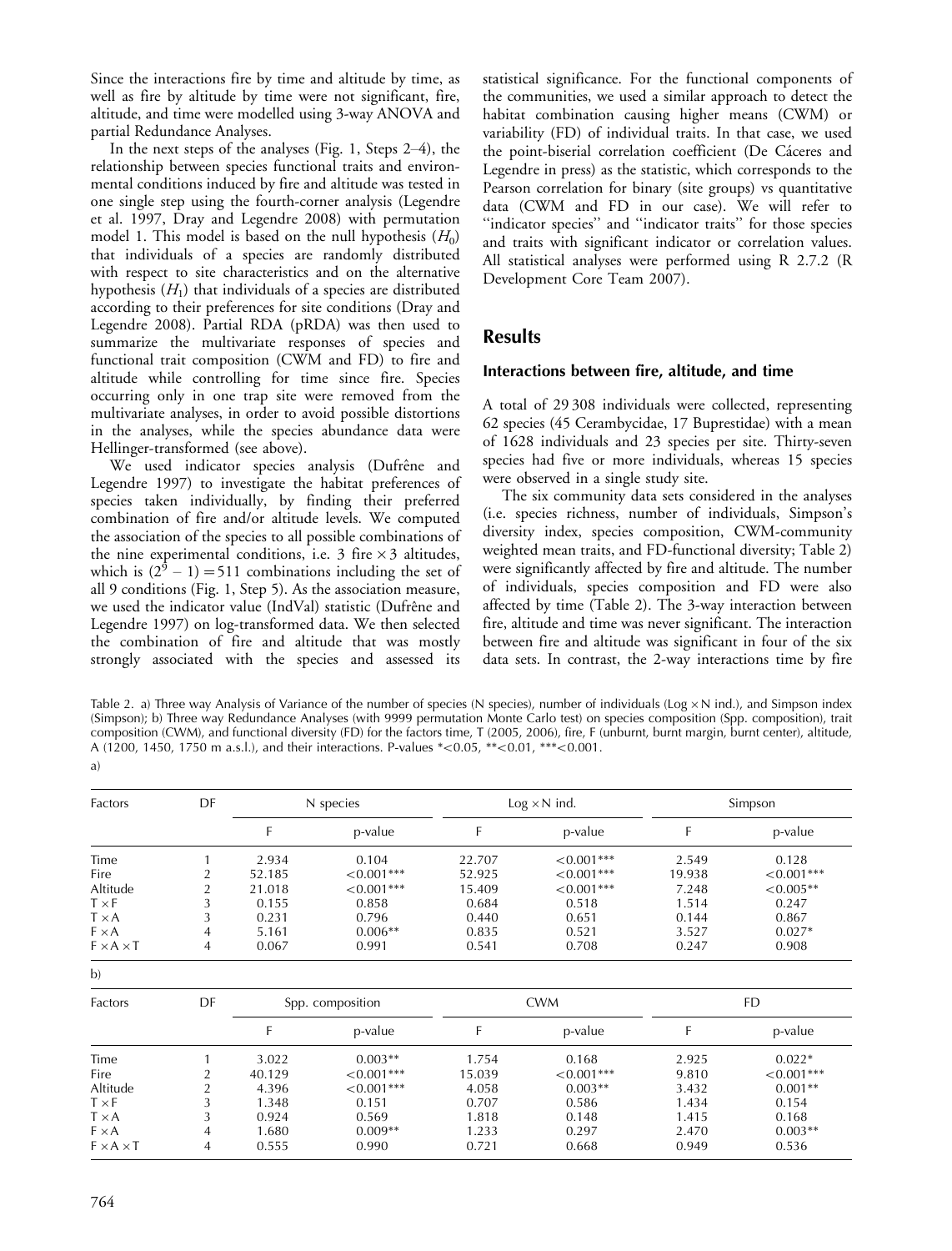and time by altitude were never significant. As a consequence, we used time since fire as a covariable in the pRDA.

## Species richness and species diversity

We found higher values in burnt compared with unburnt areas for the mean number of individuals per site  $(t=-5.037, p<0.001)$ , species richness  $(t=-6.285,$  $p < 0.001$ ), and Simpson species diversity (t =  $-3.627$ ,  $p=0.0034$ ), particularly at the low and mid altitudes (see details in Supplementary material Table S2). At the same time, the burnt margin area always accounted for higher values of number of individuals ( $F_{2,36} = 6.55$ , p = 0.004), species richness ( $F_{2,36} = 21.12$ , p $< 0.001$ ), and diversity  $(F_{2,36} = 12.31, p < 0.001)$  than unburnt and centre burnt areas.

Regarding the species of conservation concern, the traps captured 22 threatened species (Supplementary material Table S4a); 12 of them were exclusively found in the burnt area (margin or centre). Among the remaining species, 7 were exclusively found at the margin and 4 at both the unburnt and margin sites. Only one endangered species (Cortodera femorata, Cerambycid) was collected exclusively in the unburnt forest. 13 pest species were also captured in the study area (Supplementary material Table S4b); 8 species were found exclusively in the burnt area and none only in the unburnt area. While the number of individuals of both threatened and pest species was significantly higher in the burnt than in the unburnt areas (threatened species:  $F_{2,36} = 36.04$ , p < 0.001; pest species:  $F_{2,36} = 8.11$ , p < 0.01), the overall abundance of threatened species in the burnt area (7337 individuals) was 53 times higher than those of pest species (138 individuals) captured in the same area.

## Response of species composition

Partial Redundance Analysis of species composition revealed a strong gradient along the first axis that was related to fire (64.7% variance explained;  $p < 0.0001$ ) (Fig. 2). The effect of the altitude gradient was far less important (4.7%;  $p < 0.0001$ ). The left-hand side of the biplot (Fig. 2) shows that most of the species were associated with the margin and centre burnt sites, including three red-listed species (Acmaeops pratensis, Cerambycids; Anthaxia similis, A. hungarica, Buprestids), while only two species (Alosterna tabacicolor, Obrium brunneum, Cerambycids) were associated with the unburnt area at the right-hand side of the biplot.

Indicator species analysis (Fig. 5) resulted in 24 (38.7%) species being significantly associated with 14 different patterns of fire-altitude combinations. Among these species, fifteen were indicators of burnt conditions (Fig. 5, patterns B), predominantly at low to medium altitudes, while seven were indicators of combinations including burnt and unburnt sites (patterns C). Six red-listed species were indicators of burnt conditions, i.e. three species (Chlorophorus sartor, Acmaeops marginatus, Cerambycids; Anthaxia *hungarica*, Buprestids) were restricted to burnt sites at very low altitudes, while the other three (Acmaeops pratensis, Cerambycids; Anthaxia sepulchralis, A. similes, Buprestids)



Figure 2. Partial Redundancy Analyses (pRDA) of cerambycid and buprestid species composition to fire (unburnt, burnt margin [Bmargin], burnt center [Bcenter]) and altitude (1200, 1450, 1700 m). P-values from a Monte Carlo test of significance of the first axis (9999 iterations). Time since the fire was used as covariable. Only the species most correlated to the first two canonical axes and those selected as indicator species (Fig. 3) are shown. Underlined species are red list species; Species followed by !! are pest species (see Methods). Short species names (i.e. 4 letters of the genus and 4 letters of the species) listed alphabetically: Acmaeops pratensis, Acmaeops marginatus, Alosterna tabacicolor, Anastrangalia dubia, Anastrangalia sanguinolenta, Anthaxia helvetica, Anthaxia hungarica, Anthaxia quadripunctata, Anthaxia sepulchralis, Anthaxia similis, Arhopalus rusticus!!, Chlorophorus sartor, Corymbia maculicornis, Corymbia rubra, Clytus arietis!!, Dinoptera collaris, Gaurotes virginea, Grammoptera ruficornis, Leptura maculata, Obrium brunneum, Pachyta quadrimaculata, Stenurella bifasciata, Stenurella melanura, Stenopterus rufus.

showed no altitudinal preference within the burnt area. In contrast, only two pest species were indicators of burnt conditions: Arhopalus rusticus (Cerambycids) was restricted to the central burnt area at low altitude, while Clytus arietis (Cerambycids) did not show particular preferences.

#### Response of the mean functional traits

Partial RDA on the community weighted traits mean (CWM) (Fig. 3) resulted in fire explaining a large and significant amount of variance  $(42.8\%; p < 0.0001)$  in trait composition, while only 10.2% ( $p=0.0195$ ) was explained by altitude. The burnt area at both the margin and centre at the left hand side of the biplot were characterised by communities dominated by species that possessed traits that exhibited the following preferences: warm  $(+$  Thermo) and dry conditions  $(+ \text{Xero})$ , narrow  $(+ \text{HabitatSp})$  and forest (Forest) habitats. These species also preferred feeding underneath the bark (+Corticol) of recent dead  $(+$  RecentDead) and weakly decayed  $(+$  WeaklyDecayed) trees. At the other side of the biplot, unburnt areas positively affected species feeding on wood  $(+$  Lignicol) and decomposing woody parts  $(+$ Xylodetriticol) of decayed  $(+)$  Decayed) trees.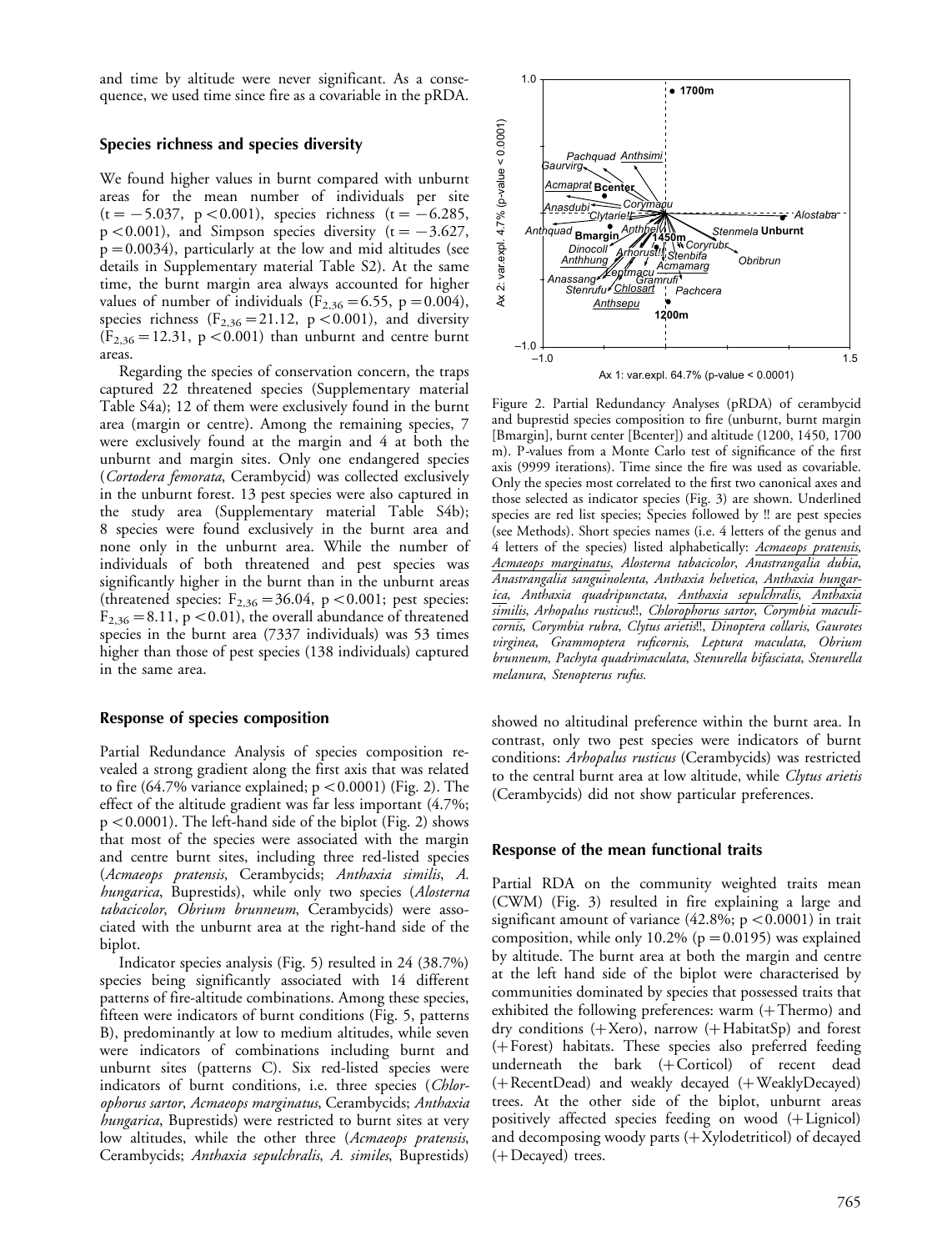

Figure 3. Partial Redundancy Analyses (pRDA) of the community weighted mean traits (CWM) of cerambycids and buprestids to fire (unburnt, burnt margin [Bmargin], burnt center [Bcenter]) and altitude (1200, 1450, 1700 m). P-values from a Monte Carlo test of significance of the first axis (9999 iterations). Time since the fire was used as covariable. For trait codes, see Table 1. Traits marked with \* were significantly related to one of the 6 factors (fire and altitude) based on the fourth-corner analysis (see detail in Table 6).

The fourth-corner analysis (Supplementary material Table S3) showed that most of these traits were significantly associated with fire  $(p < 0.05)$  regardless of location (margin and centre) in the burnt area. Altitude tends to affect communities according to their phenology, by favouring communities dominated by species with a late start of seasonal activity  $(+$  ActStart) and short duration  $(-ActDuration)$  at high altitudes (see also Fig. 3).



Figure 4. Partial Redundancy Analyses (pRDA) of the response of functional diversity (FD) of the cerambycid and buprestid communities to fire (unburnt, burnt margin [Bmargin], burnt center [Bcenter]) and altitude (1200, 1450, 1700 m). P-values from a Monte Carlo test of significance of the first axis (9999 iterations). Time since the fire was used as covariable. Only traits with FD most correlated to the first two canonical axes and those selected as indicator traits (Fig. 3) are shown. For trait codes, see Table 1. Traits marked with \* are significantly related to fire  $(ANOVA; p values *<0.5, **<0.01, **0.001).$ 

The analysis of indicator traits (Fig. 6) provided additional details on the distribution of the functional traits along the gradients of fire and altitude. Overall, 18 (78.3%) traits were significantly correlated with 8 different patterns of fire-altitude site combinations. Among them, 4 traits were exclusively associated with the unburnt sites (Fig. 6, pattern A), 6 traits to the burnt sites (pattern B), and 12 traits to combinations of burnt and unburnt sites (pattern C). In the burnt area, the response of 15 traits over 18 (i.e. all but ActStart, Dying, and ActDuration) was positive at all altitude levels. This homogenous effect of fire mainly affected traits related to feeding and reproduction (e.g. Xylodetriticol, Decayed, Lignicol), as well as traits that respond to climatic conditions (e.g. Helio, Xero, Diurnal); Fig. 6 and Supplementary material Table S3.

#### Response of the variability of functional traits (FD)

When considering functional diversity (FD) as the variation of single traits, the pRDA (Fig. 4) showed that fire explained a significant amount of variance (31.7%,  $p <$ 0.0001) while only 7.2% ( $p=0.0023$ ) was explained by altitude. The selected beetle communities living in the burnt areas (margin or centre) were more functionally diverse for traits associated with habitat (Forest), feeding/ reproduction substrates (e.g. WeaklyDecayed, LargeTree, Corticol, Lignicol), and phenology (ActStart, ActDurat), but they were less diverse for traits associated with climatic conditions (e.g. Helio, Xero, Diurnal), habitat specificity (HabitatSp), and woody decay (Decayed).

The analysis of indicator traits showed that the variation (FD) of 18 (75%) traits was positively correlated with 12 patterns of fire-altitude site combinations (Fig. 7). Four traits, mainly related to climatic conditions (i.e. Xero, Diurnal, Helio), were more variable at unburnt sites (Fig. 7, pattern A), three traits (i.e. ActStart, WeaklyDecayed, Forest) at burnt sites (margin or centre) (pattern B), while 11 traits increased variation at both the burnt and unburnt sites (pattern C). Regarding the altitude distribution of the change in trait variation (FD), eight traits (out of 18) mainly related to feeding and reproduction were positively affected by fire (higher FD) along the entire altitude. In contrast, the 4 traits that lost variation after fire (low FD) were mainly associated with climatic conditions.

# **Discussion**

#### Response of saproxylic communities to fire

Our results show that species richness and diversity of the saproxylic taxa under study were higher in burnt areas relative to the unburnt areas and that the dominance distribution among the most abundant species changed, affecting community and functional composition. This is consistent with the general pattern of invertebrate community response (especially of mobile species) to disruptive events, including fire, in disturbance-prone regions (Bouget and Duelli 2004, Saint-Germain et al. 2008). Thus, Cerambycidae and Buprestidae in the central European Alps may respond to fire following the same principles that drive biodiversity under intermediate disruption regimes,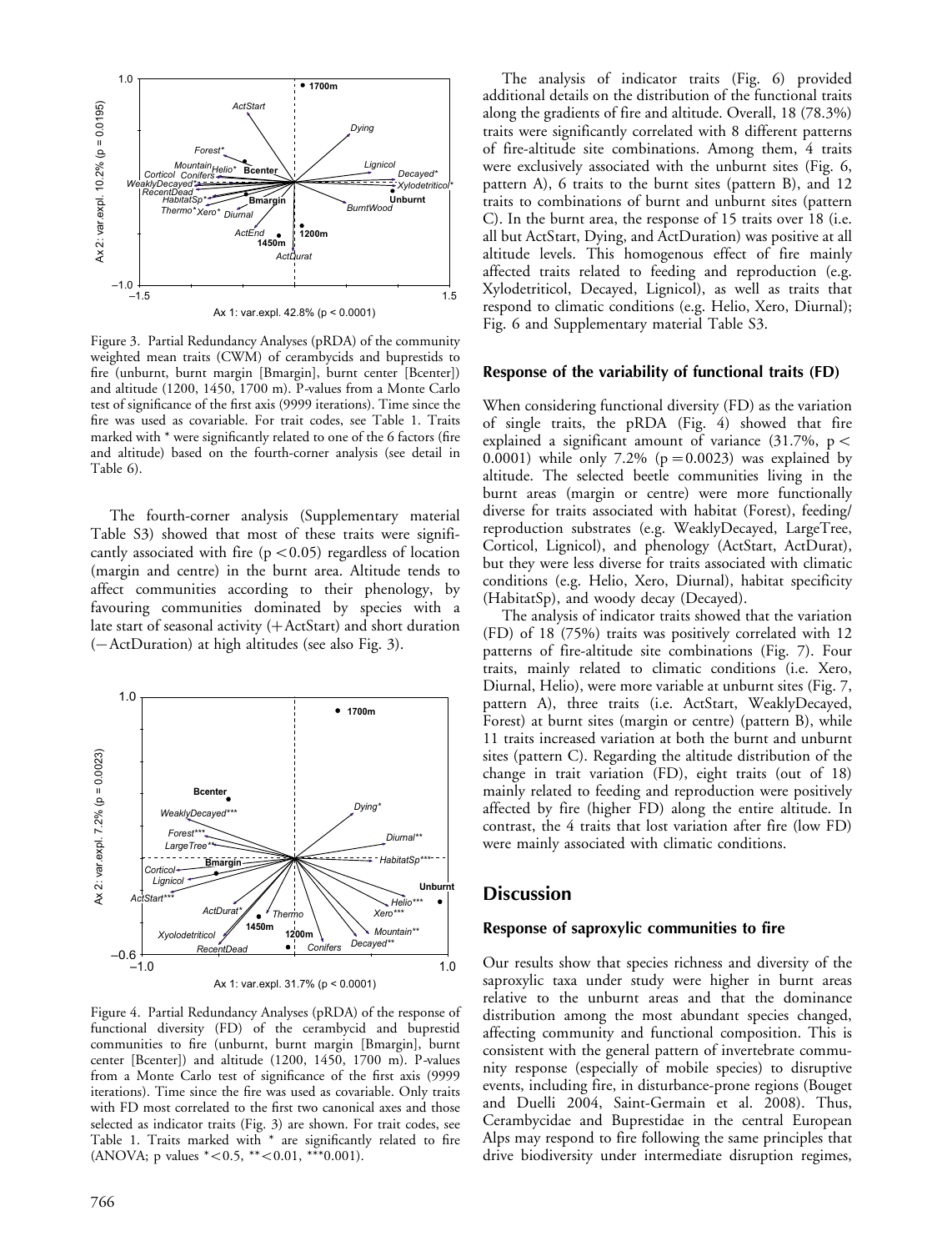

Figure 5. Site-group combination analyses of the indicator values (IndVal by Dufrêne and Legendre 1997) for indicator species and correlation values (IndVal) of cerambycid and buprestid communities along fire (unburnt [U], burnt margin [M], burnt center [C]) and altitudinal (1200, 1450, 1700 m a.s.l.) gradients. The grey squares indicate positive correlations. The order follows positive association patterns with (A) unburnt sites; (B) burnt sites; (C) burnt and unburnt sites. Only significant results are shown (p-value). For species names, see Fig. 2.

|                                      | Pattern | Trait                                                                       | r | p-value                                                                                |     | Pattern | Trait                | r | p-value                    |
|--------------------------------------|---------|-----------------------------------------------------------------------------|---|----------------------------------------------------------------------------------------|-----|---------|----------------------|---|----------------------------|
| (A)<br>U M C<br>1700<br>1450<br>1200 |         | Xylodetriticol*<br>Decayed*<br>Lignicol                                     |   | 0.970 0.001<br>0.965 0.001<br>0.701 0.003                                              | (C) |         | ActStart             |   | 0.706 0.001                |
| (B)                                  |         | WeaklyDecayed*<br>RecentDead<br>Corticol<br>HabitatSp*<br>Helio*<br>Forest* |   | 0.961 0.001<br>0.945 0.001<br>0.917 0.001<br>0.791 0.001<br>0.743 0.001<br>0.705 0.002 |     |         | Dying<br>ActDuration |   | 0.644 0.012<br>0.707 0.001 |
|                                      |         | Xero*<br>Thermo*<br>Mountain<br>Diurnal<br>Conifers                         |   | 0.849 0.001<br>0.842 0.001<br>0.768 0.001<br>0.649 0.005<br>0.635 0.015                |     |         | ActEnd               |   | 0.704 0.002                |

Figure 6. Site-group combination analyses of the correlation coefficients for the community weighted mean traits (CWM) of cerambycid and buprestid communities along fire (unburnt [U], burnt margin [M], burnt center [C]) and altitudinal (1200, 1450, 1700 m a.s.l.) gradients. The grey squares indicate positive correlations. The order follows positive association patterns with (A) unburnt sites; (B) burnt sites; (C) both burnt and unburnt sites. Only significant results are shown (p-value). See Table 1 for definition of trait names. Traits marked with \* are significantly related to fire and/or altitude, based on the fourth-corner analysis (Table 4).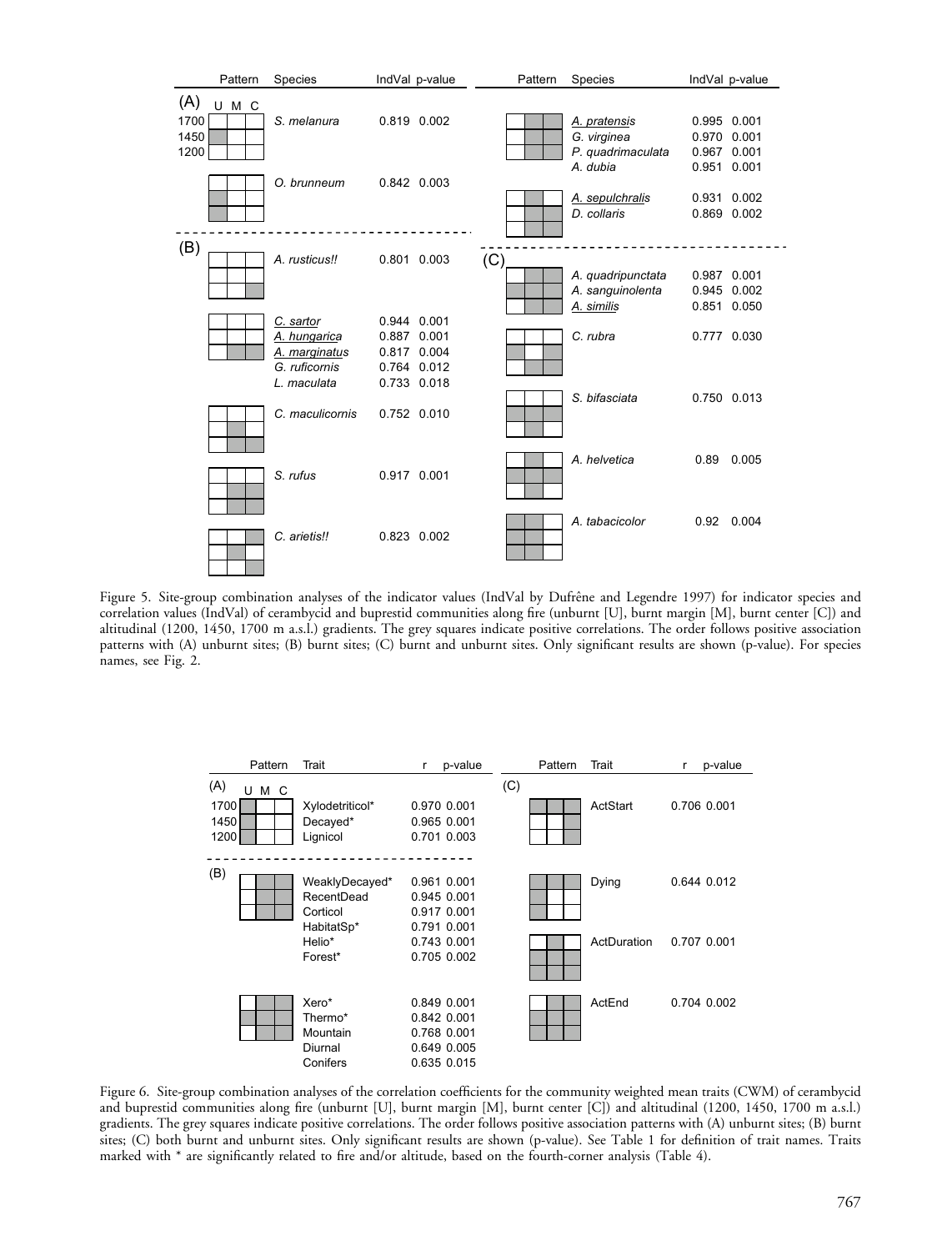

Figure 7. Site-group combination analyses of the correlation coefficients for the functional diversity (FD) of cerambycid and buprestid communities along fire (unburnt [U], burnt margin [M], burnt center [C]) and altitudinal (1200, 1450, 1700 m a.s.l.) gradients. The grey squares indicate positive correlations. The order follows positive association patterns with (A) unburnt sites; (B) burnt sites; (C) both burnt and unburnt sites. Only significant results are shown (p-value). See Table 1 for definition of trait names.

such as the dominance reduction principle and intermediate disturbance hypothesis (Connell 1978). This might be true also for other saproxylic organisms with similar ecological and functional characteristics.

The higher number of threatened species and individuals (some of them pyrophilous, thus highly adapted to fire) compared to the more generalist and ubiquist pest species sampled in the burnt areas (margin and centre) provides insights into the ecological value of burnt areas as an ecologically valuable habitat and source of resources.

Considering species and functional composition, the large number of indicator species associated with burnt areas (margin and centre) (i.e. 15 species, 41.7% of the species sampled with at least 5 individuals) (Fig. 3) and the threatened species associated to the same areas (Supplementary material Table S4a) suggest that a large proportion of saproxylics with specific habitat requirements profit from the new habitats created by fire. Three main mechanisms may explain the change in community and functional composition along the fire gradient: a) fire and post-fire conditions release new resources (e.g. injured and newly dead wood, open habitats) which attract communities dominated by pioneer forest-dwellers with larvae feeding on sapwood under the bark (e.g. Anthaxia quadripunctata; Acmaeops pratensis; Gaurotes virginea). This leads to the observed shift of the weighted mean values (CWM) of most of the functional traits; b) the altered post-fire climatic conditions reduce niche space and select species with narrow climatic requirements, i.e. xerothermic, heliophilous, diurnal species. This leads to the observed decrease in variation of traits related to climatic conditions (low FD; thus functional convergence); c) at the same time, fire and post-fire conditions increase the range of food sources and

reproduction substrates on plants of different types, sizes, and decay stages, expanding the trophic and reproductive niche space of the investigated saproxylic beetles in the burnt area (high FD; thus functional divergence).

While trait shift and functional convergence as a reaction to fire (see points a and b above) are consistent with studies on functional traits of plant and surface-dwellers after severe disturbances (Pausas 2006, Moretti and Legg 2009), functional divergence (point c) provides new insight into postfire resource assemblage and distribution related to dead wood and wood decomposition as primary resource for saproxylic invertebrates (Dajoz and de Rougemont 2000). Evidence of contrasting functional feedbacks to fire were provided by Moretti et al. (2009) and indirectly by Potts et al. (2003) in pollinator trait response to fire in the Mediterranean vs temperate forests of southern Switzerland.

## Interaction between fire and altitude on species and functional traits

While fire acts as an environmental filter (Garnier et al. 2004) selecting species and traits adapted to the adverse and narrow post-fire environmental conditions (Pausas and Verdu 2008), altitude is one of the most important factors that structure species assemblages and beta diversity. In our study there were several combinations of fire and altitude effects which may evolve in different ways. Different vegetation types and fuel load along altitudinal gradients influence fire behaviour and fire intensity creating the initial spatial heterogeneity for post-fire succession. Moser and Wohlgemuth (2006) showed that the ash layers (as an indicator of fire intensity) were thicker in the central part of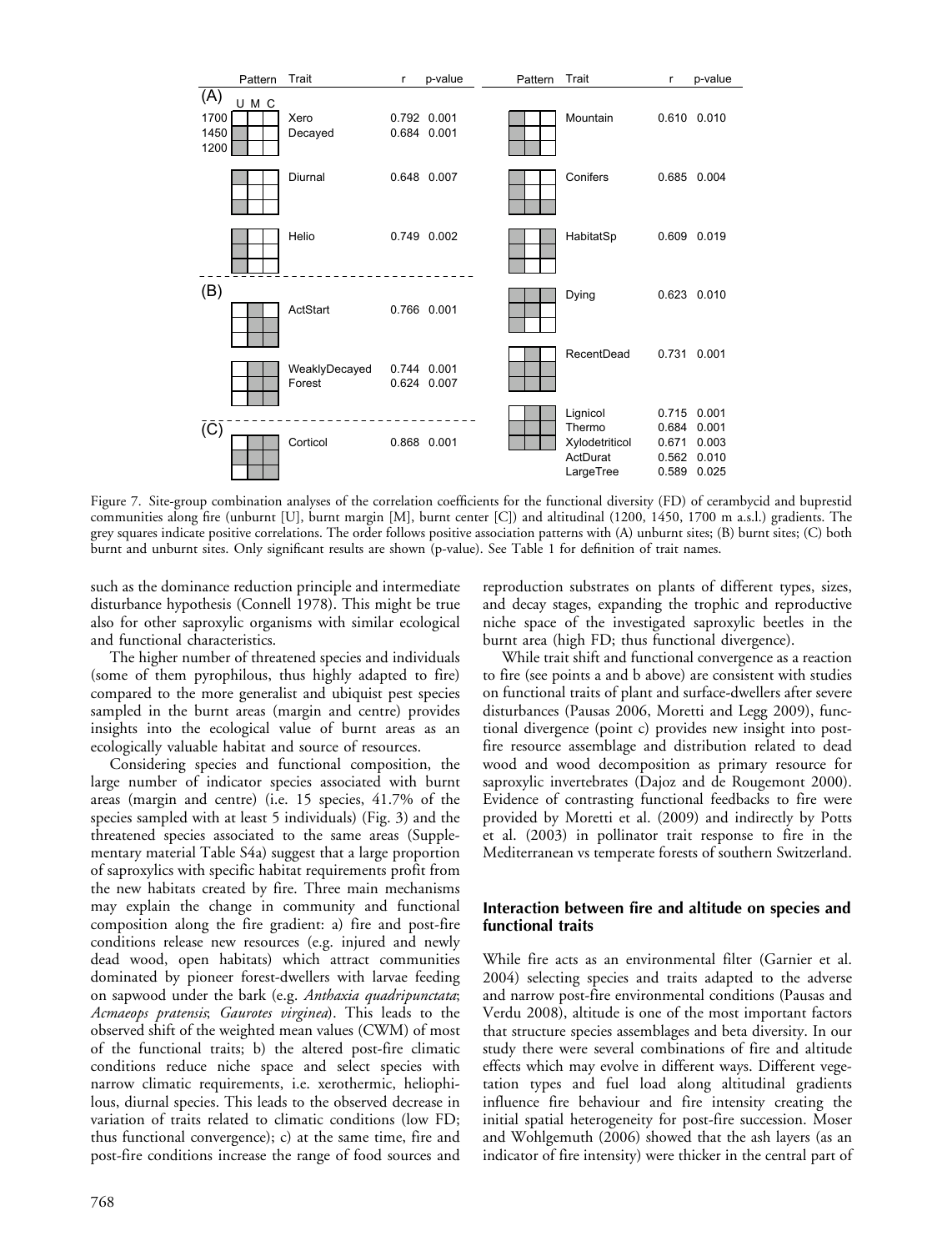the burnt area at our study site than at the margins. This affected cover and regeneration rate of the vegetation along the altitudinal and climatic gradient.

In our study, indicator species and trait analyses clearly highlighted the importance of both ''fire-altitude'' interactions and the ''burnt-unburnt'' mosaic in explaining community composition; the latter can easily be overlooked in pure gradient analyses, as in Fig. 2-4. This indicates that for many species and functional attributes, such as feeding and reproduction traits (e.g. WeaklyDecayed, LargeTree, Corticol) as well as phenology (ActStart, ActDurat), fire alone cannot explain the functional divergence (high FD) observed in the burnt area. We can thus assume that in the Alps the mosaic of burnt and unburnt areas changes along altitude as an additional source of spatial variation enhances niche space and thus coexistence of species. However, fire by no means favours only the ubiquists and generalists. Our results show that stenotopic (narrow habitat) species (HabitatSp) prevailed after the fire and that a larger number of species (many of them of conservation concern; Supplementary material Table S4a) occurred in the margin and centre of the burnt area. Mobile species with a high degree of specialisation often depend on a mosaic of habitats to satisfy the species-specific requirement of distinct life stages (larvae vs adults; ontogenic habitat shift) or distinct functions (e.g. feeding, mating, reproduction).

## Role of fire for saproxylics in the Alps

Despite our study was based on two well known saproxylic beetles families, our results suggests that at our study site fire had a positive effect on species richness and functional diversity of saproxylic invertebrates in general. We see three reasons: first, the spatial heterogeneity and variation in resources created by the interaction between fire and altitude, and the mosaic of burnt and unburnt sites allows the coexistence of species that would exclude each other under more stable conditions in time and space (competitive exclusion principle, Hardin 1960). Such spatiotemporal patch dynamics might also explain the mechanism allowing early successional communities (mainly dominated by highly mobile species) to survive long periods without fire. Second, the presence of large populations of pyrophilous species suggests adaptation to fire in the study region. This is corroborated by the finding of four additional pyrophilous beetle species in the study area (3 carabids and 1 fungi weevil). Third, the long history of traditional land use in the Alps, based on agro-silvo-pastoral subsistence farming (Tasser and Tappeiner 2002), combined with occasional extreme natural disturbances such as avalanches, pest outbreaks, windthrows), and fire (accidental, e.g. by lightning, or intentional, e.g. pastoral fire) has contributed to maintain a large-scale dynamic mosaic of open and closed habitats of remnant forests, as well as a range of intermediate successional stages.

The importance of maintaining a mosaic of forest landscape with open habitats, successional stages, and remnants of old-growth stands has been postulated by several authors (Harris 1984, Gandhi et al. 2001) in order to maintain late successional species as well as specialists that require both early and late successional stages. SaintGermain et al. (2008) observed that the forest matrix surrounding the burnt patches in the boreal forests was as important as the burnt area itself to enhance a wide range of community types of saproxylics, including pyrophilous species.

#### Conclusions, recommendations and perspectives

Our study provides a novel multiple analysis approach to assess taxonomic and functional response to fire and a new perspective about the distribution of species and functional traits. Our results suggest that, under the present fire regime in the study area (Zumbrunnen et al. 2009), fire plays an important role for both the species and functional turnover of the selected saproxylic groups. This is probably also true for other saproxylic groups with life history and life form similar to those of the Cerambycidae and Buprestidae. In order to maintain or promote biodiversity in forests, Wohlgemuth et al. (2008) suggest that, in central Europe, managed forests should be directed towards a controlled reduction of dominance with traditional and alternative timber harvesting methods based on small-scale controlled forest management practices that mimic the effects of natural disturbances. Our results support that recommendation.

Our results further suggest that fire should be more clearly recognised as a factor that shapes species and communities in the Alps. Its importance should be incorporated in forest management and species conservation plans, in order to increase species richness and maintain resilience to drought and fire under scenarios of climatic and fire regime changes (Folke et al. 2004).

Acknowledgements - We thank Francesco de Bello and Sapna Sharma for the critical review of the manuscript and fruitful discussions, Yannick Chittaro, Franco Fibbioli, Beat Fecker and Peter Wirz for technical assistance in the field, Sylvie Barbalat for double-checking species identifications and for a provisional list of threatened cerambycids and buprestids for Switzerland, and Tom Wohlgemuth and Barbara Moser for the relevés of the environmental variables. This study was part of the Forest Dynamics Program at the Swiss Federal Research Inst. WSL and the FIRE PARADOX project (contract no. FP6-018505). The research was also supported by NSERC grants no. 7738-07 to P. Legendre.

# References

- Andersen, A. N. et al. 2005. Fire frequency and biodiversity conservation in Australian tropical savannas: implications from the Kapalga fire experiment.  $-$  Austral Ecol. 30: 155-167.
- Aschwanden, A. et al. 1996. Bereinigte Zeitreihen Die Ergebnisse des Projekts Klima90. - SMA-Zürich.
- Bolliger, J. et al. 2000. Risks of global warming on montane and subalpine forests in Switzerland. - Reg. Environ. Change 1: 99-111.
- Bouget, C. and Duelli, P. 2004. The effects of windthrow on forest insect communities: a literature review. - Biol. Conserv. 118: 281-299.
- Buddle, C. M. et al. 2006. Arthropod responses to harvesting and wildfire: implications for emulation of natural disturbance in forest management.  $-$  Biol. Conserv. 128: 346-357.
- Conedera, M. et al. 2003. Consequences of forest fires on the hydrogeological response of mountain catchments: a case study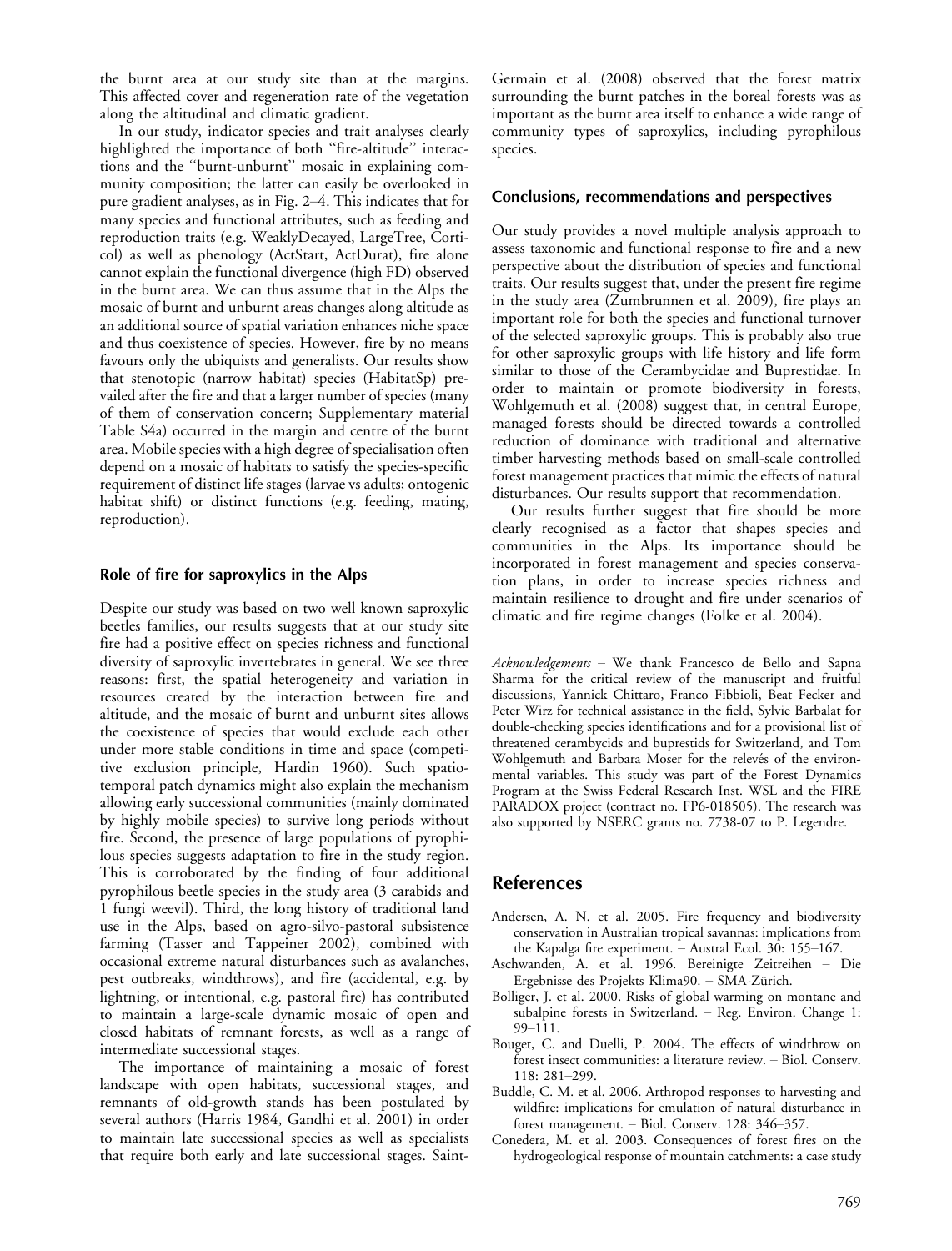of the Riale Buffaga, Ticino, Switzerland. Earth Surf. Processes Landforms 28: 117-129.

- Conedera, M. et al. 2006. Lightning-induced fires in the Alpine region: an increasing problem. - In: Viegas, D. X. (ed.), V International Conference on Forest Fire Research. ADAI/ CEIF Univ. of Coimbra, Portugal, p. 68.
- Connell, J. H. 1978. Diversity in tropical rain forests and coral reefs - high diversity of trees and corals is maintained only in a non-equilibrium state. - Science 199: 1302-1310.
- Dajoz, R. and de Rougemont, G. M. 2000. Insects and forests: the role and diversity of insects in the forest environment. - Intercept Lavoisier.
- De Cáceres, M. and Legendre, P. in press. Associations between species and groups of sites: indices and statistical inference. - Ecology.
- Diaz, S. and Cabido, M. 2001. Vive la difference: plant functional diversity matters to ecosystem processes. - Trends. Ecol. Evol.  $16: 646 - 655.$
- Dray, S. and Legendre, P. 2008. Testing the species traitsenvironment relationships: the fourth-corner problem revisited. – Ecology 89: 3400–3412.
- Duelli, P. et al. 1999. Biodiversity evaluation in agricultural landscapes: above-ground insects. - Agric. Ecosyst. Environ. 74: 33-64.
- Dufrêne, M. and Legendre, P. 1997. Species assemblages and indicator species: the need for a flexible asymmetrical approach. - Ecol. Monogr. 67: 345-366.
- Folke, C. et al. 2004. Regime shifts, resilience, and biodiversity in ecosystem management. Annu. Rev. Ecol. Evol. Syst. 35: 557-581.
- Gandhi, K. J. K. et al. 2001. Fire residuals as habitat reserves for epigaeic beetles (Coleoptera: Carabidae and Staphylinidae). - Biol. Conserv. 102: 131-141.
- Garnier, E. et al. 2004. Plant functional markers capture ecosystem properties during secondary succession. Ecology 85: 2630-2637.
- Hardin, G. 1960. Competitive exclusion principle. Science 131: 1292-1297.
- Harris, L. D. 1984. The fragmented forest: island biogeography theory and the preservation of biotic diversity.  $-$  Univ. of Chicago Press.
- Kay, A. D. et al. 2008. Long-term burning interacts with herbivory to slow decomposition.  $-$  Ecology 89: 1188–1194.
- Laliberté, E. and Legendre, P. 2009. A distance-based framework for measuring functional diversity from multiple traits. - Ecology 91: 299–305.
- Laliberté, E. et al. 2009. Assessing the scale-specific importance of niches and other spatial processes on beta diversity: a case study from a temperate forest. - Oecologia 159: 377-388.
- Lavorel, S. et al. 2008. Assessing functional diversity in the field methodology matters! - Funct. Ecol. 22: 134-147.
- Legendre, P. and Legendre, L. 1998. Numerical ecology. Elsevier.
- Legendre, P. and Anderson, M. J. 1999. Distance-based redundancy analysis: testing multispecies responses in multifactorial ecological experiments. - Ecol. Monogr. 69: 1-24.
- Legendre, P. and Gallagher, E. D. 2001. Ecologically meaningful transformations for ordination of species data. Oecologia 129: 271-280.
- Legendre, P. et al. 1997. Relating behavior to habitat: solutions to the fourth-corner problem.  $-$  Ecology 78: 547–562.
- Leps, J. et al. 2006. Quantifying and interpreting functional diversity of natural communities: practical considerations matter. - Preslia 78: 481-501.
- Lieutier, F. et al. 2004. Bark and wood boring insects in living trees in Europe: a synthesis. - Kluwer.
- Mason, N. W. H. et al. 2005. Functional richness, functional evenness and functional divergence: the primary components of functional diversity. - Oikos 111: 112-118.
- Moretti, M. and Barbalat, S. 2004. The effects of wildfires on wood-eating beetles in deciduous forests on the southern slope of the Swiss Alps.  $-$  For. Ecol. Manage. 187: 85-103.
- Moretti, M. and Legg, C. 2009. Combining plant and animal traits to assess community functional responses to disturbance. - Ecography 32: 299-309.
- Moretti, M. et al. 2009. Taxonomical vs. functional responses of bee communities to fire in two contrasting climatic regions. - J. Anim. Ecol. 78: 98-108.
- Moser, B. and Wohlgemuth, T. 2006. Which plant species dominate early post-fire vegetation in the central Alps, and why? - In: Viegas, D. X. (ed.), V International Conference on Forest Fire Research. ADAI/CEIF Univ. of Coimbra, Portugal, p. 7.
- Pausas, J. G. 2006. Simulating Mediterranean landscape pattern and vegetation dynamics under different fire regimes. Plant Ecol. 187: 249-259.
- Pausas, J. G. and Verdu, M. 2008. Fire reduces morphospace occupation in plant communities.  $-$  Ecology 89: 2181-2186.
- Pausas, J. C. et al. 2008. Are wildfires a disaster in the Mediterranean basin?  $- A$  review.  $- Int.$  J. Wildl. Fire 17: 713-723.
- Petchey, O. L. and Gaston, K. J. 2006. Functional diversity: back to basics and looking forward.  $-$  Ecol. Lett. 9: 741-758.
- Potts, S. G. et al. 2003. Response of plant-pollinator communities to fire: changes in diversity, abundance and floral reward structure. - Oikos 101: 103-112.
- R Development Core Team 2007. R: a language and environment for statistical computing. R Foundation for Statistical Computing, Vienna, Austria.
- Rao, R. 1982. Diversity and dissimilarity coefficients: a unified approach. - Theor. Popul. Biol. 21: 24-43.
- Ricotta, C. 2005. A note on functional diversity measures. Basic Appl. Ecol. 6: 479-486.
- Saint-Germain, M. et al. 2005. Short-term response of ground beetles (Coleoptera: Caradibae) to fire and logging in a sprucedominated boreal landscape. - For. Ecol. Manage. 212: 118-126.
- Saint-Germain, M. et al. 2008. Persistence of pyrophilous insects in fire-driven boreal forests: population dynamics in burned and unburned habitats.  $-$  Divers. Distrib. 14: 713-720.
- Schumacher, S. and Bugmann, H. 2006. The relative importance of climatic effects, wildfires and management for future forest landscape dynamics in the Swiss Alps. - Global Change Biol. 12: 1435-1450.
- Schwenke, W. 1974. Die Forstschädlinge Europas, 2. Band: Käfer. Paul Parey, Hamburg.
- Stähli, M. et al. 2006. Wildfire history and fire ecology of the Swiss National Park (central Alps): new evidence from charcoal, pollen and plant macrofossils. - Holocene 16: 805-817.
- Tasser, E. and Tappeiner, U. 2002. Impact of land use changes on mountain vegetation. - Appl. Veg. Sci. 5: 173-184.
- Thuiller, W. et al. 2008. Predicting global change impacts on plant species' distributions: future challenges. - Perspect. Plant Ecol. 9: 137-152.
- Tinner, W. et al. 2000. A palaeoecological attempt to classify fire sensitivity of trees in the southern Alps. - Holocene 10: 565-574.
- Tinner, W. et al. 2005. Fire ecology north and south of the Alps since the last ice age. - Holocene 15: 1214.
- Venables, W. N. and Ripley, B. D. 2002. Modern applied statistics with S, 4th ed.  $-$  Springer.